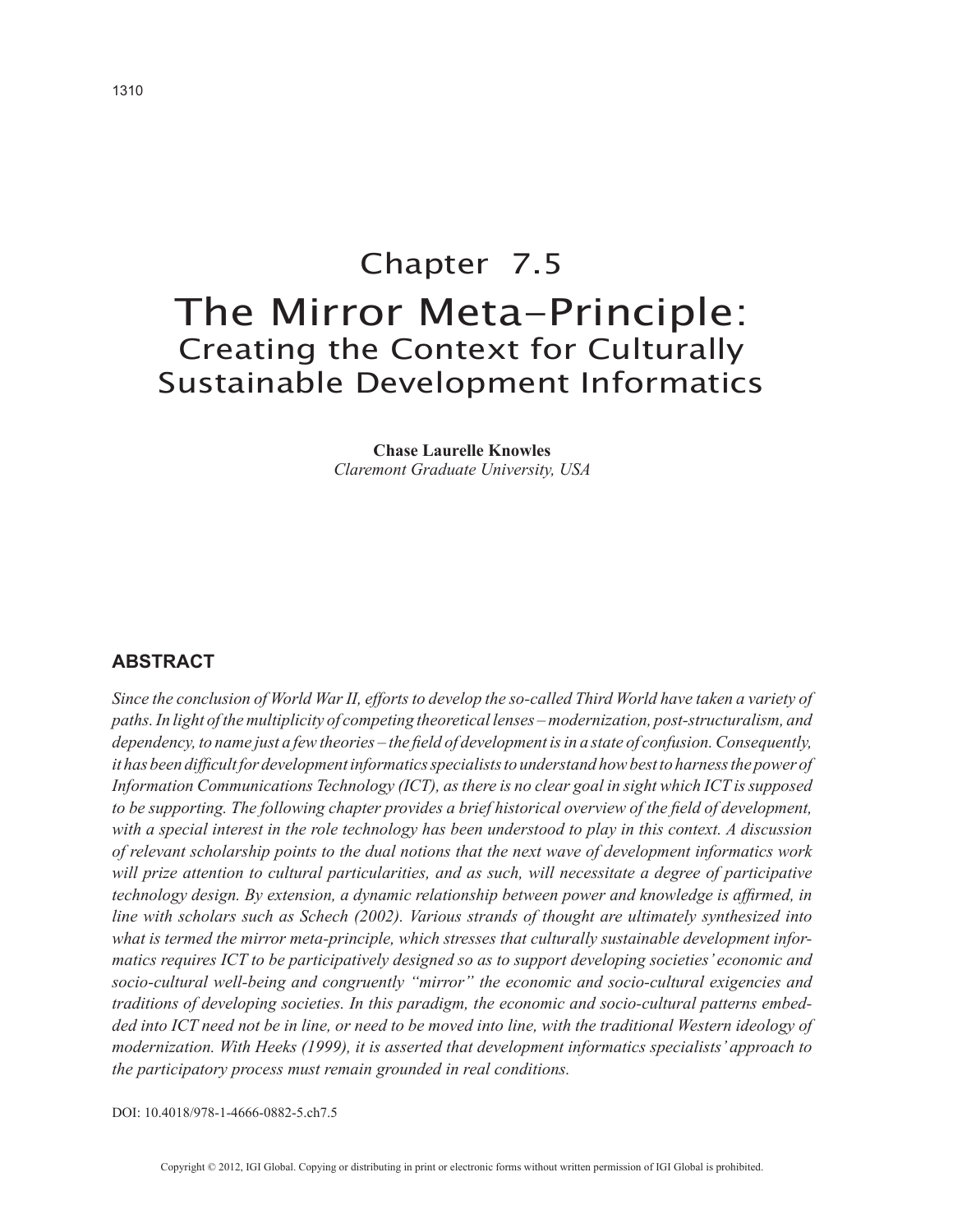## **INTRODUCTION: DEVELOPMENT AND INFORMATION COMMUNICATIONS TECHNOLOGY**

Deep socio-cultural contextualization of the theories and practices of development informatics has often proved elusive. One does not need to look far to understand the reason for this: the mother traditions of information science (IS) were computer science and management. In turn, the majority of IS research has been conducted in a positivist fashion and encouraged to adopt a myopically technological focus at times (Rose, 1998). While these practices have produced some very fine research, this does not negate the fact that more socio-culturally interpretive and historically grounded methodologies have frequently been ignored. The focus on pure technology "for technology's sake" has led to a lack of understanding as to the practical and theoretical implications of Information Communication Technology (ICT) within broader society. This situation is problematic enough when one is simply attempting to study and work with ICTs within their sociocultural – mainly Western – milieu of origin. As the field of development informatics can attest, it becomes vastly more complicated when one is dealing with a "technology transplant," wherein someone or some group of persons is attempting to funnel ICTs into an impoverished society in which the use, and perhaps even the idea, of ICTs are decidedly foreign.

The core question is, therefore: What intellectual underpinnings can help us create the potential for culturally sustainable ICT use in the developing world? Conventional advice would lead us to believe that success in this endeavor is tied to the fulfillment of two common sense conditions. First, the ICT systems must be economically and technologically self-supporting. The presence of ICT should be a sovereign tool which encourages independent agency, and not engender greater dependence on the source of those ICTs. Second, the ICTs must be in synch with the cultural context of the use community which is attempting to adopt them. This means that there is not a breakdown between technology design and actualization, in which the introduction of ICT creates dissonance between the developing society's cultural norms and those of the environment in which the ICT was created (Heeks, 2002). Once these two conditions are satisfied, the potential exists for technology use to become a routine, embedded social practice. And such social practices may evolve into stable institutionalized features of life – in other words, they may become social norms – should they spread through space and time (Rose, 1998). It is this successful transformation of ICT from exotica to norm that intrigues many practitioners and academics in fields as disparate as information science, sociology, anthropology, and public policy, to name just a few.

The problem with the commonly accepted development informatics mantra – solve all the issues surrounding material logistics, culturally harmonize the innovation, and 'off things should go' – is not the advice per se, but the fact that it is often book-ended with assumptions of Westernization. The goal, more or less, has been to remake the entire world into the First World – which, like it or not, is basically the Western world. Problematically, this requires most developing territories to be either converted or coerced into behaving like the West, as opposed to adapting Western methodologies to their socio-cultural constraints. The exchange of explicit for implicit colonization is, unsurprisingly, often resisted strenuously, and comprises one of the factors contributing to the many failed decades of development. Even the greatest advocates of "development" have found it impossible to paper over the conflict. By 1990 the World Bank argued that,

*"The postindependence development efforts failed because the strategy was misconceived. Governments made a dash for 'modernization,' copying, but not adapting, Western models. The result was poorly designed public investments in industry;*